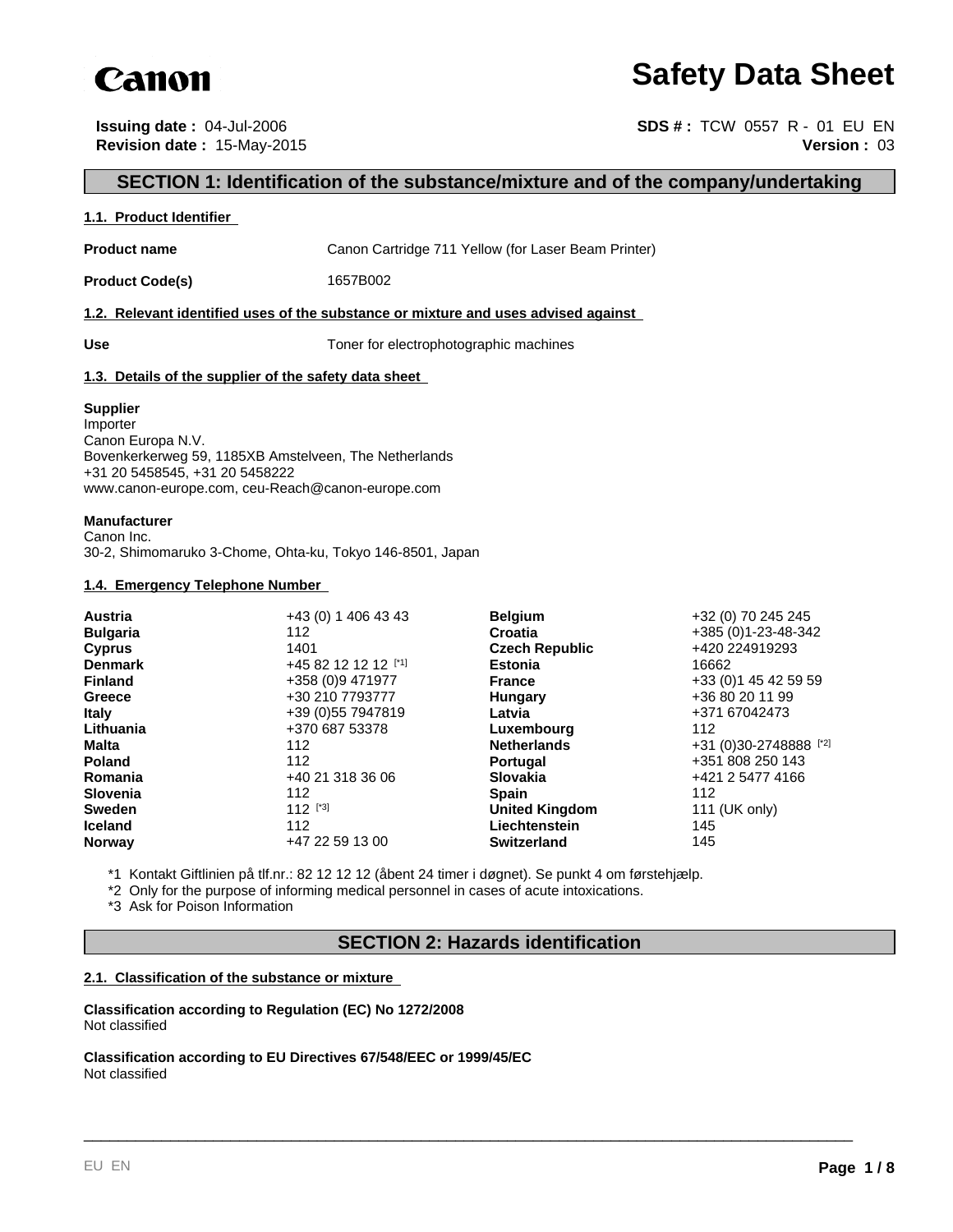# **2.2. Label Elements**

**Labelling according to Regulation (EC) No 1272/2008** Not required

**Hazard pictograms** Not required

**Signal word** Not required

**Hazard statements** Not required

**Precautionary Statements - EU (§28, 1272/2008)** Not required

**Other Information** None

# **2.3. Other Hazards**

None

# **SECTION 3: Composition/information on ingredients**

\_\_\_\_\_\_\_\_\_\_\_\_\_\_\_\_\_\_\_\_\_\_\_\_\_\_\_\_\_\_\_\_\_\_\_\_\_\_\_\_\_\_\_\_\_\_\_\_\_\_\_\_\_\_\_\_\_\_\_\_\_\_\_\_\_\_\_\_\_\_\_\_\_\_\_\_\_\_\_\_\_\_\_\_\_\_\_\_\_

# **3.2. Mixtures**

| <b>Chemical name</b>          | <b>CAS-No</b> | <b>EC-No</b> | <b>REACH registration</b><br>number | Weight %  | Classification<br>(67/548) | Indication of<br>danger | Classification (Reg.)<br>1272/2008) |
|-------------------------------|---------------|--------------|-------------------------------------|-----------|----------------------------|-------------------------|-------------------------------------|
| Styrene acrylate<br>copolymer | CBI           | CBI          | None                                | $75 - 85$ | <b>None</b>                | <b>INone</b>            | None                                |
| Wax                           | CBI           | <b>CBI</b>   | None                                | $5 - 15$  | <b>None</b>                | <b>I</b> None           | None                                |
| Piament                       | CBI           | CBI          | None                                | - 5       | None                       | <b>I</b> None           | None                                |
| Amorphous silica              | 7631-86-9     |              | 231-545-4   01-2119379499-16-xxxx   | 1 - 3     | None                       | <b>I</b> None           | None                                |

# **SECTION 4: First aid measures**

# **4.1. Description of first aid measures**

| Inhalation                                                       | Move to fresh air. Get medical attention immediately if symptoms occur.                                             |
|------------------------------------------------------------------|---------------------------------------------------------------------------------------------------------------------|
| Ingestion                                                        | Rinse mouth. Drink 1 or 2 glasses of water. Get medical attention immediately if symptoms<br>occur.                 |
| <b>Skin Contact</b>                                              | Wash off immediately with soap and plenty of water. Get medical attention immediately if<br>symptoms occur.         |
| <b>Eye Contact</b>                                               | Flush with plenty of water. Get medical attention immediately if symptoms occur.                                    |
| 4.2. Most important symptoms and effects, both acute and delayed |                                                                                                                     |
| <b>Inhalation</b>                                                | None under normal use. Exposure to excessive amounts of dust may cause physical<br>irritation to respiratory tract. |
| Ingestion                                                        | None under normal use.                                                                                              |
| <b>Skin Contact</b>                                              | None under normal use.                                                                                              |
|                                                                  |                                                                                                                     |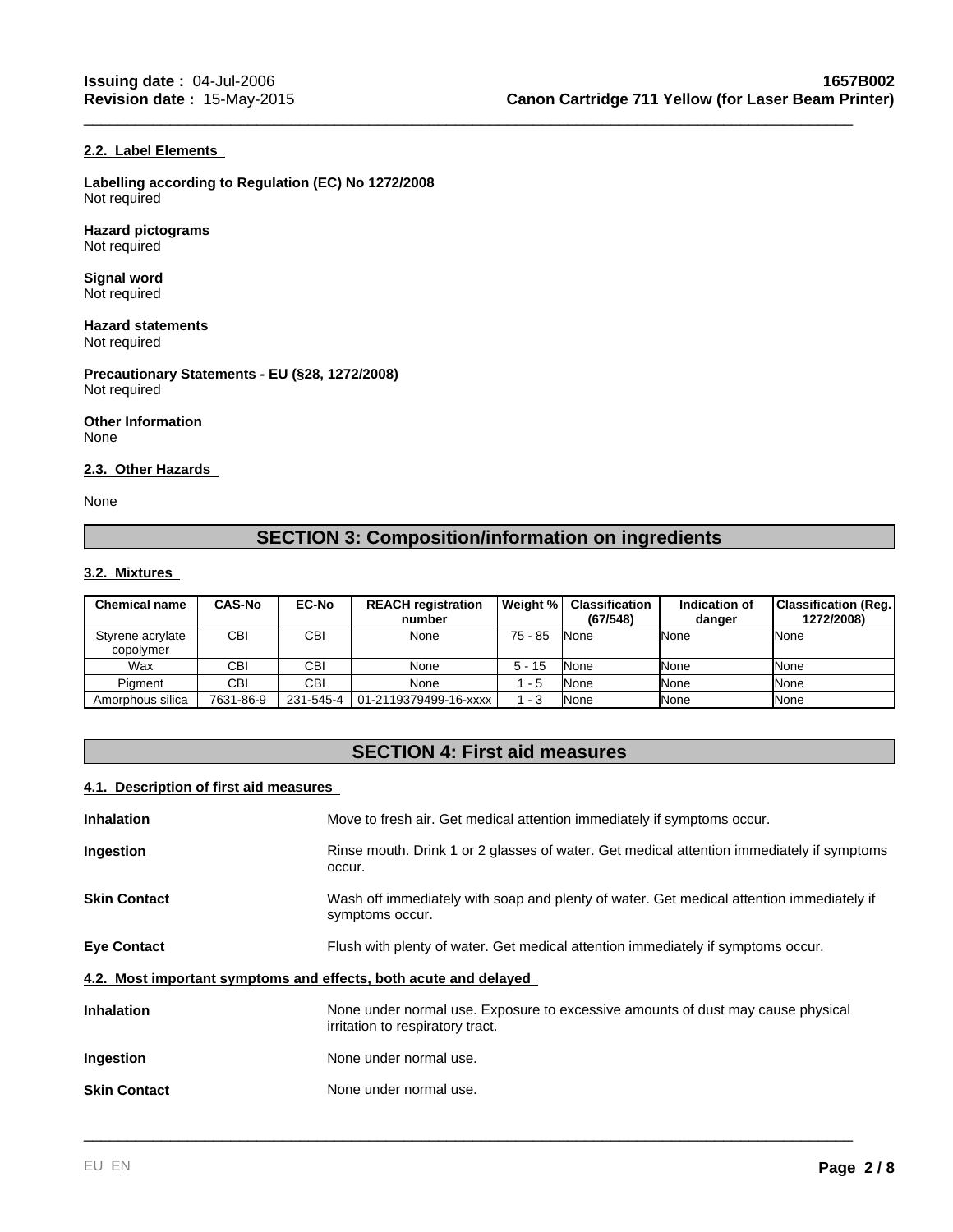| <b>Eve Contact</b>     | None under normal use. May cause slight irritation.                                                |
|------------------------|----------------------------------------------------------------------------------------------------|
| <b>Chronic Effects</b> | None under normal use. Prolonged inhalation of excessive amounts of dust may cause lung<br>damage. |

\_\_\_\_\_\_\_\_\_\_\_\_\_\_\_\_\_\_\_\_\_\_\_\_\_\_\_\_\_\_\_\_\_\_\_\_\_\_\_\_\_\_\_\_\_\_\_\_\_\_\_\_\_\_\_\_\_\_\_\_\_\_\_\_\_\_\_\_\_\_\_\_\_\_\_\_\_\_\_\_\_\_\_\_\_\_\_\_\_

#### **4.3. Indication of any immediate medical attention and special treatment needed**

None

# **SECTION 5: Firefighting measures**

### **5.1. Extinguishing media**

**Suitable extinguishing media** Use CO2, dry chemical, or foam, Water.

#### **Unsuitable extinguishing media** None

# **5.2. Special hazards arising from the substance or mixture**

**Special Hazard**

May form explosive mixtures with air.

#### **Hazardous combustion products**

Carbon dioxide (CO 2), Carbon monoxide (CO)

#### **5.3. Advice for firefighters**

# **Special protective equipment for fire-fighters**

None

# **SECTION 6: Accidental release measures**

# **6.1. Personal precautions, protective equipment and emergency procedures**

Avoid breathing dust. Avoid contact with skin, eyes and clothing.

# **6.2. Environmental Precautions**

Keep out of waterways.

# **6.3. Methods and material for containment and cleaning up**

Clean up promptly by scoop or vacuum. If a vacuum cleaner is used, be sure to use a model with dust explosion safety measures. May form explosive mixtures with air.

# **6.4. Reference to other sections**

None

# **SECTION 7: Handling and storage**

# **7.1. Precautions for safe handling**

Avoid breathing dust. Avoid contact with skin, eyes and clothing. Clean contaminated surface thoroughly. Use only with adequate ventilation.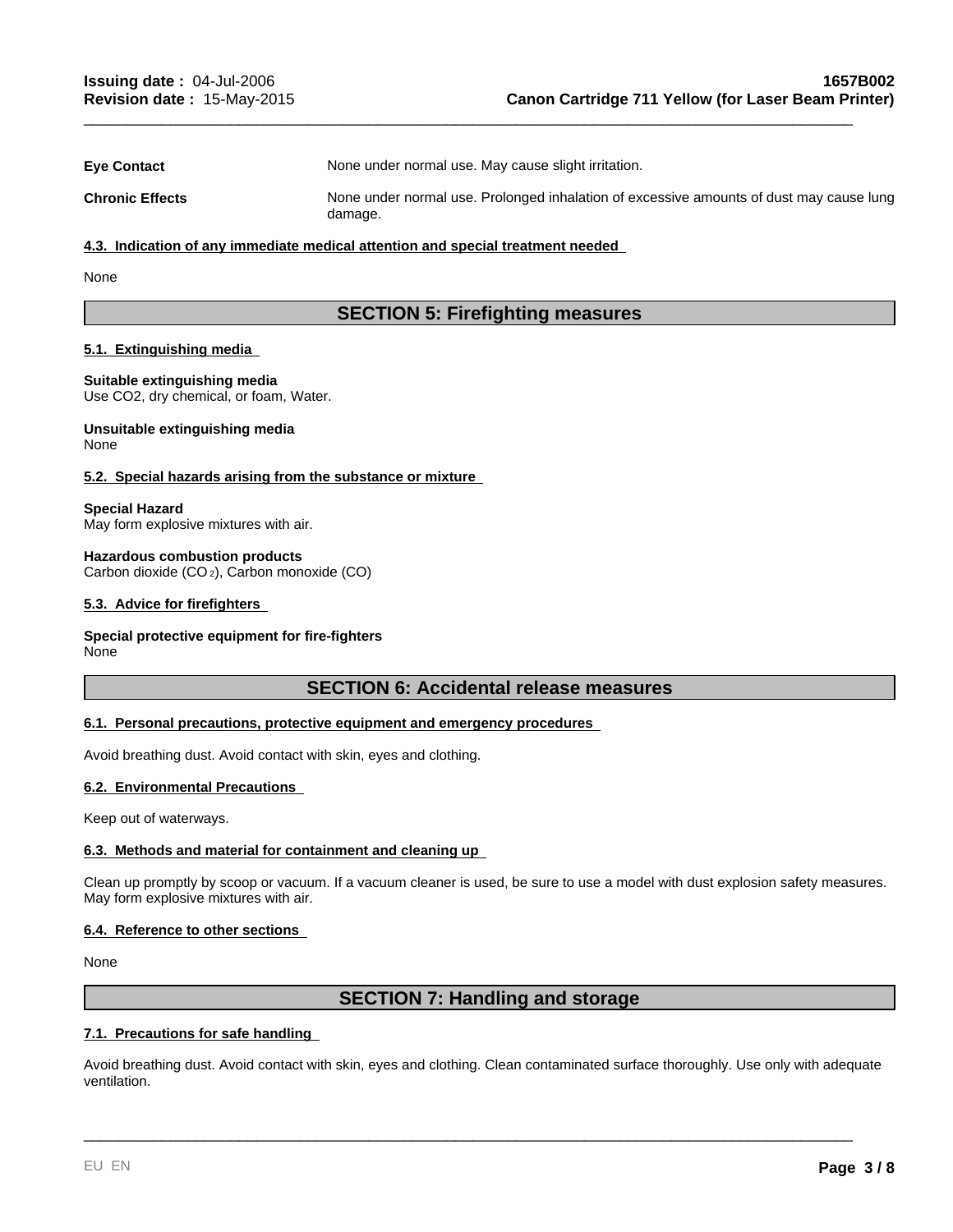# **7.2. Conditions for safe storage, including any incompatibilities**

Keep in a dry, cool and well-ventilated place. Keep out of the reach of children. Incompatible with oxidizing agents.

# **7.3. Specific end uses**

Toner for electrophotographic machines. Obtain special instructions before use.

# **SECTION 8: Exposure controls/personal protection**

\_\_\_\_\_\_\_\_\_\_\_\_\_\_\_\_\_\_\_\_\_\_\_\_\_\_\_\_\_\_\_\_\_\_\_\_\_\_\_\_\_\_\_\_\_\_\_\_\_\_\_\_\_\_\_\_\_\_\_\_\_\_\_\_\_\_\_\_\_\_\_\_\_\_\_\_\_\_\_\_\_\_\_\_\_\_\_\_\_

# **8.1. Control parameters**

#### **Exposure Limits**

| <b>Chemical name</b>          | <b>EU OEL</b>                               | Austria                                                                          | <b>Belgium</b>                                                                               | <b>Bulgaria</b>                            | Cyprus                                                                                                    |
|-------------------------------|---------------------------------------------|----------------------------------------------------------------------------------|----------------------------------------------------------------------------------------------|--------------------------------------------|-----------------------------------------------------------------------------------------------------------|
| Amorphous silica<br>7631-86-9 | None                                        | TWA: $4 \text{ mg/m}^3$<br>inhalable fraction                                    | None                                                                                         | None                                       | None                                                                                                      |
| <b>Chemical name</b>          | <b>Czech Republic</b>                       | <b>Denmark</b>                                                                   | <b>Finland</b>                                                                               | <b>France</b>                              | Germany                                                                                                   |
| Amorphous silica<br>7631-86-9 | TWA: $4.0 \text{ mg/m}^3$<br>amorphous SiO2 | None                                                                             | TWA: $5 \text{ mg/m}^3$                                                                      | None                                       | TRGS TWA: 4 mg/m <sup>3</sup><br>inhalable fraction<br>DFG TWA: 4 mg/m <sup>3</sup><br>inhalable fraction |
| <b>Chemical name</b>          | Greece                                      | <b>Hungary</b>                                                                   | <b>Ireland</b>                                                                               | <b>Italy</b>                               | <b>Netherlands</b>                                                                                        |
| Amorphous silica<br>7631-86-9 | None                                        | None                                                                             | TWA: 6 $mq/m3$ total<br>inhalable dust<br>TWA: 2.4 mg/m <sup>3</sup><br>respirable dust      | None                                       | None                                                                                                      |
| <b>Chemical name</b>          | <b>Poland</b>                               | <b>Portugal</b>                                                                  | <b>Romania</b>                                                                               | <b>Slovakia</b>                            | <b>Spain</b>                                                                                              |
| Amorphous silica<br>7631-86-9 | None                                        | None                                                                             | None                                                                                         | TWA: $4.0 \text{ mg/m}^3$ total<br>aerosol | None                                                                                                      |
| <b>Chemical name</b>          | <b>Sweden</b>                               | <b>United Kingdom</b>                                                            | <b>Norway</b>                                                                                | <b>Switzerland</b>                         | <b>Turkey</b>                                                                                             |
| Amorphous silica<br>7631-86-9 | None                                        | TWA: 6 $mq/m3$<br>inhalable dust<br>TWA: $2.4 \text{ mg/m}^3$<br>respirable dust | TWA: $1.5 \text{ mg/m}^3$<br>respirable dust<br>STEL: 3 mg/m <sup>3</sup><br>respirable dust | TWA: $4 \text{ mg/m}^3$<br>inhalable       | None                                                                                                      |

# **8.2. Exposure controls**

**Appropriate engineering controls** None under normal use conditions.

#### **Individual protection measures, such as personal protective equipment**

| <b>Eye/face Protection</b>    | Not required under normal use. |
|-------------------------------|--------------------------------|
| <b>Skin Protection</b>        | Not required under normal use. |
| <b>Respiratory Protection</b> | Not required under normal use. |
| <b>Thermal hazards</b>        | Not Applicable                 |

# **SECTION 9: Physical and chemical properties**

# **9.1. Information on basic physical and chemical properties**

**Appearance Appearance Vellow** ; powder **Odor Yellow** ; powder **Odor Odor** Slight odor<br> **Odor** threshold **Slight odor**<br> **Odor threshold Slight odor Odor threshold**<br> **PH**<br>
No data available<br> **PH**<br>
Not Applicable **Evaporation Rate** Not Applicable **Flammability (solid, gas)** Not flammable; estimated **Flammability Limits in Air Melting/Freezing point (°C) Boiling Point/Range (°C) Flash Point (°C)** Not Applicable

Not Applicable<br>100-150 (Softening point) Not Applicable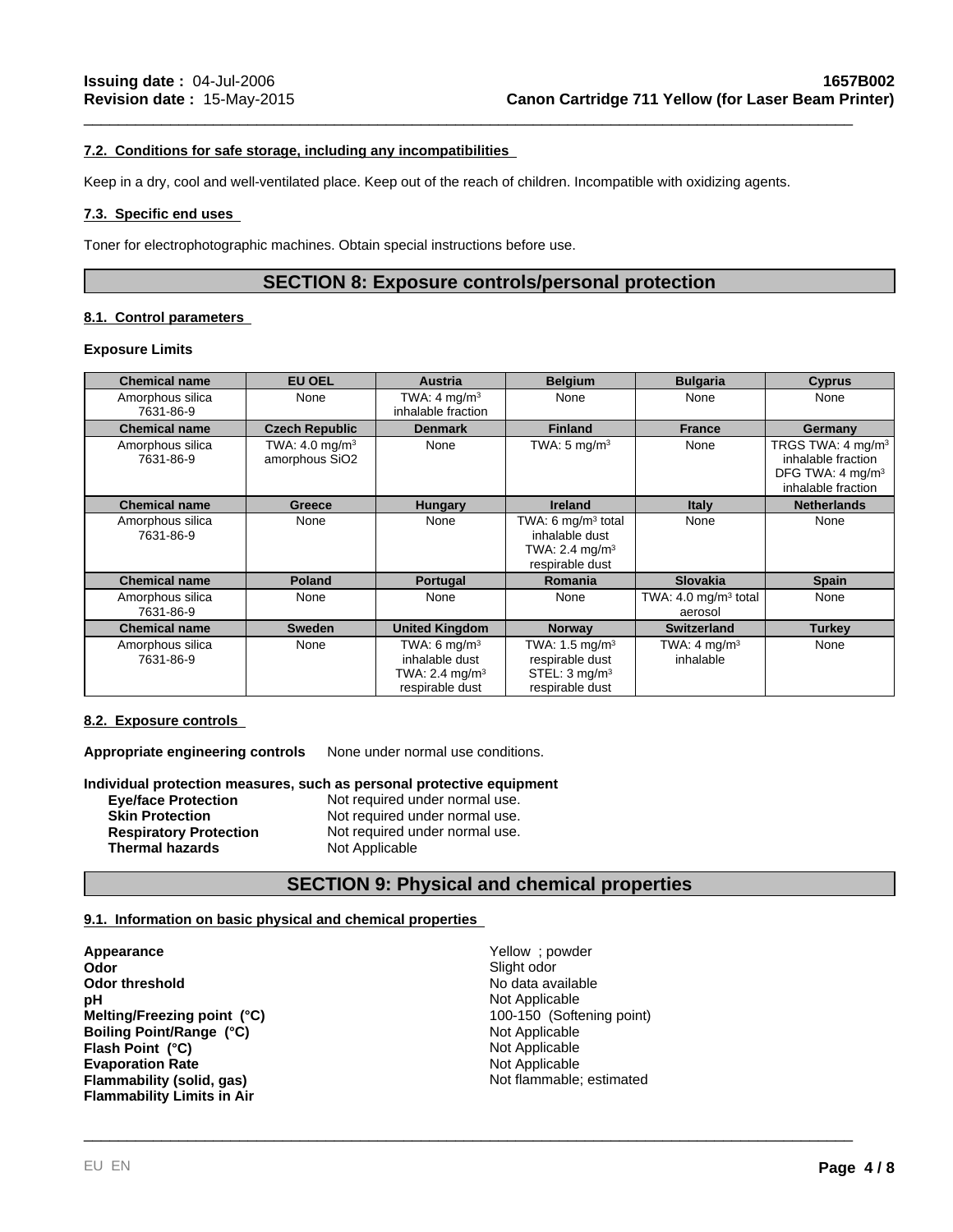**Upper Flammability Limit**<br> **Lower Flammability Limit**<br> **Lower Flammability Limit Lower Flammability Limit Community Community Limit** Not Applicable Not Applicable **Vapor pressure** The Contract of the Contract of Applicable<br> **Vapor Density** Not Applicable<br>
Not Applicable **Vapor Density** Not Applicable Not Applicable Not Applicable Not Applicable Not Applicable Not Applicable Not Applicable Not Applicable Not Applicable Not Applicable Not Applicable Not Applicable Not Applicable Not Applica **Relative density**<br>Solubility(ies) Partition coefficient: n-octanol/water **Explosive properties Explosive properties** May form explosive mixtures with air **Oxidizing properties No data available No data available Autoignition Temperature (°C)** No data available **Decomposition Temperature (°C) Viscosity (mPa s)** Not Applicable

# **9.2. Other Information**

No data available

# **Issuing date :** 04-Jul-2006 **1657B002 Revision date :** 15-May-2015 **Canon Cartridge 711 Yellow (for Laser Beam Printer)**

Organic solvent; partly soluble<br>Not Applicable > 200

\_\_\_\_\_\_\_\_\_\_\_\_\_\_\_\_\_\_\_\_\_\_\_\_\_\_\_\_\_\_\_\_\_\_\_\_\_\_\_\_\_\_\_\_\_\_\_\_\_\_\_\_\_\_\_\_\_\_\_\_\_\_\_\_\_\_\_\_\_\_\_\_\_\_\_\_\_\_\_\_\_\_\_\_\_\_\_\_\_

# **SECTION 10: Stability and reactivity**

# **10.1. Reactivity**

None

# **10.2. Chemical stability**

Stable

# **10.3. Possibility of Hazardous Reactions**

None

# **10.4. Conditions to Avoid**

None

# **10.5. Incompatible materials**

Acids, Bases, Oxidizing agents, Reducing agents.

# **10.6. Hazardous Decomposition Products**

Carbon dioxide (CO 2), Carbon monoxide (CO)

# **SECTION 11: Toxicological information**

# **11.1. Information on toxicological effects**

| <b>Acute toxicity</b>             | $LD50 > 2000$ mg/kg (Ingestion)                |
|-----------------------------------|------------------------------------------------|
| <b>Skin corrosion/irritation</b>  | Non-irritant                                   |
| Serious eye damage/eye irritation | Transient slight conjunctival irritation only. |
| <b>Sensitization</b>              | Non-sensitizing                                |
| <b>Germ cell mutagenicity</b>     | Ames Test (S. typhimurium, E. coli): Negative  |
| Carcinogenicity                   | No data available                              |
|                                   |                                                |
|                                   |                                                |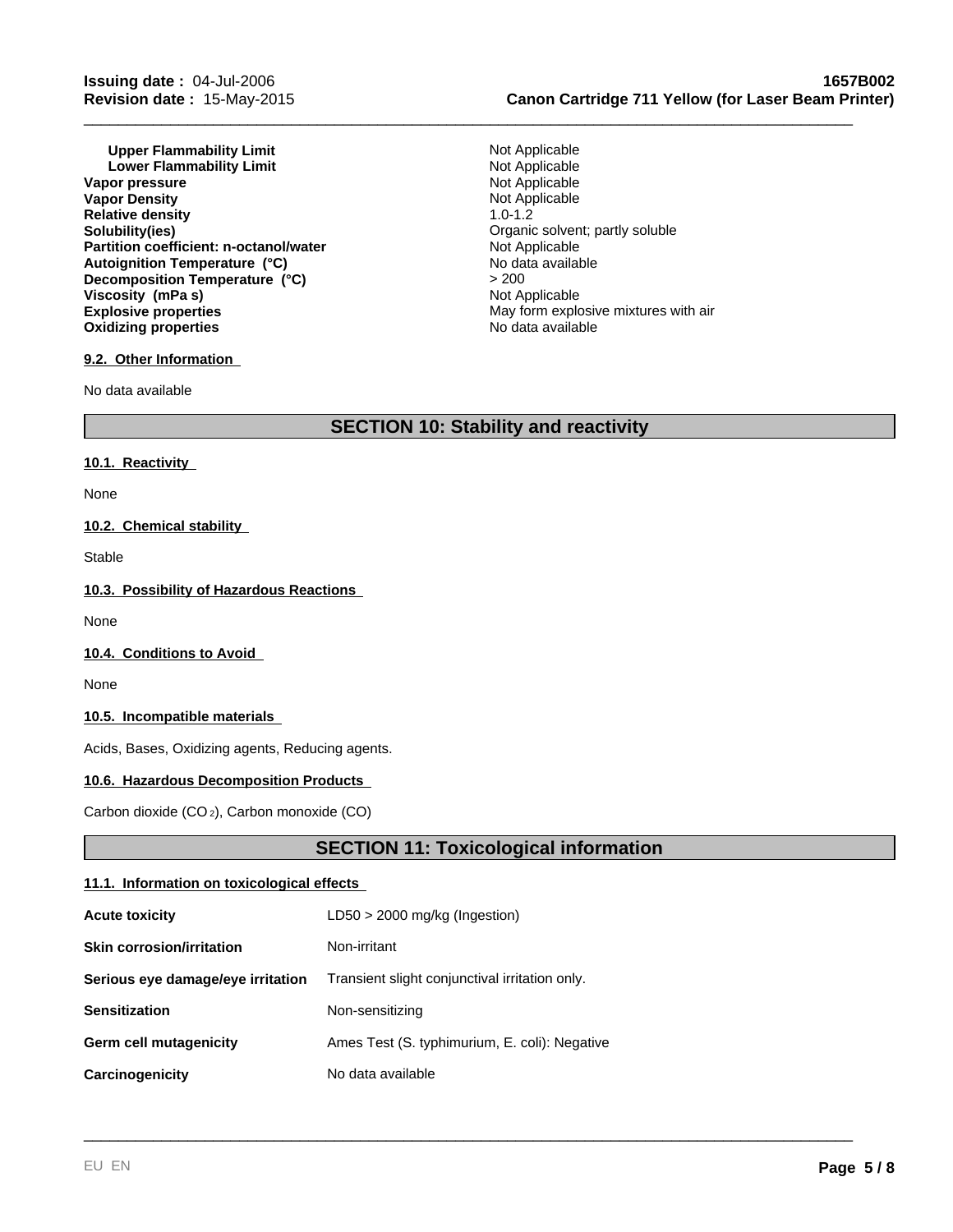| <b>Reproductive Toxicity</b>    | No data available                                                                                                                                                                                                                                                                                                                                                                                                                                                                                                                                                                                                                                         |
|---------------------------------|-----------------------------------------------------------------------------------------------------------------------------------------------------------------------------------------------------------------------------------------------------------------------------------------------------------------------------------------------------------------------------------------------------------------------------------------------------------------------------------------------------------------------------------------------------------------------------------------------------------------------------------------------------------|
| <b>STOT - single exposure</b>   | No data available                                                                                                                                                                                                                                                                                                                                                                                                                                                                                                                                                                                                                                         |
| <b>STOT - repeated exposure</b> | Muhle et al. reported pulmonary response upon chronic inhalation exposure in rats to a<br>toner enriched in respirable-sized particles compared to commercial toner. No pulmonary<br>change was found at 1 mg/m <sup>3</sup> which is most relevant to potential human exposure. A<br>minimal to mild degree of fibrosis was noted in 22% of the animals at 4 mg/m <sup>3</sup> , and a mild<br>to moderate degree of fibrosis was observed in 92% of the animals at 16 mg/m <sup>3</sup> .<br>These findings are attributed to "lung overloading", a generic response to excessive<br>amounts of any dust retained in the lung for a prolonged interval. |
| <b>Aspiration hazard</b>        | No data available                                                                                                                                                                                                                                                                                                                                                                                                                                                                                                                                                                                                                                         |
| <b>Other Information</b>        | No data available                                                                                                                                                                                                                                                                                                                                                                                                                                                                                                                                                                                                                                         |
|                                 |                                                                                                                                                                                                                                                                                                                                                                                                                                                                                                                                                                                                                                                           |

\_\_\_\_\_\_\_\_\_\_\_\_\_\_\_\_\_\_\_\_\_\_\_\_\_\_\_\_\_\_\_\_\_\_\_\_\_\_\_\_\_\_\_\_\_\_\_\_\_\_\_\_\_\_\_\_\_\_\_\_\_\_\_\_\_\_\_\_\_\_\_\_\_\_\_\_\_\_\_\_\_\_\_\_\_\_\_\_\_

**SECTION 12: Ecological information**

# **12.1. Toxicity**

#### **Ecotoxicity effects**

Fish, 96h LL50 > 1000 mg/l (WAF) Crustaceans, 48h EL50 > 1000 mg/l (WAF) Algae, ErL50(0-72h) > 1000 mg/l (WAF)

# **12.2. Persistence and degradability**

No data available

# **12.3. Bioaccumulative potential**

No data available

# **12.4. Mobility in soil**

No data available

# **12.5. Results of PBT and vPvB assessment**

This preparation contains no substance considered to be persistent, bioaccumulating nor toxic (PBT). This preparation contains no substance considered to be very persistent nor very bioaccumulating (vPvB).

# **12.6. Other adverse effects**

No data available

# **SECTION 13: Disposal considerations**

#### **13.1. Waste treatment methods**

DO NOT put toner or a toner container into fire. Heated toner may cause severe burns. DO NOT dispose of a toner container in a plastic crusher. Use a facility with dust explosion prevention measures. Finely dispersed particles form explosive mixtures with air. Dispose of in accordance with local regulations.

# **SECTION 14: Transport information**

\_\_\_\_\_\_\_\_\_\_\_\_\_\_\_\_\_\_\_\_\_\_\_\_\_\_\_\_\_\_\_\_\_\_\_\_\_\_\_\_\_\_\_\_\_\_\_\_\_\_\_\_\_\_\_\_\_\_\_\_\_\_\_\_\_\_\_\_\_\_\_\_\_\_\_\_\_\_\_\_\_\_\_\_\_\_\_\_\_

14.1. UN number None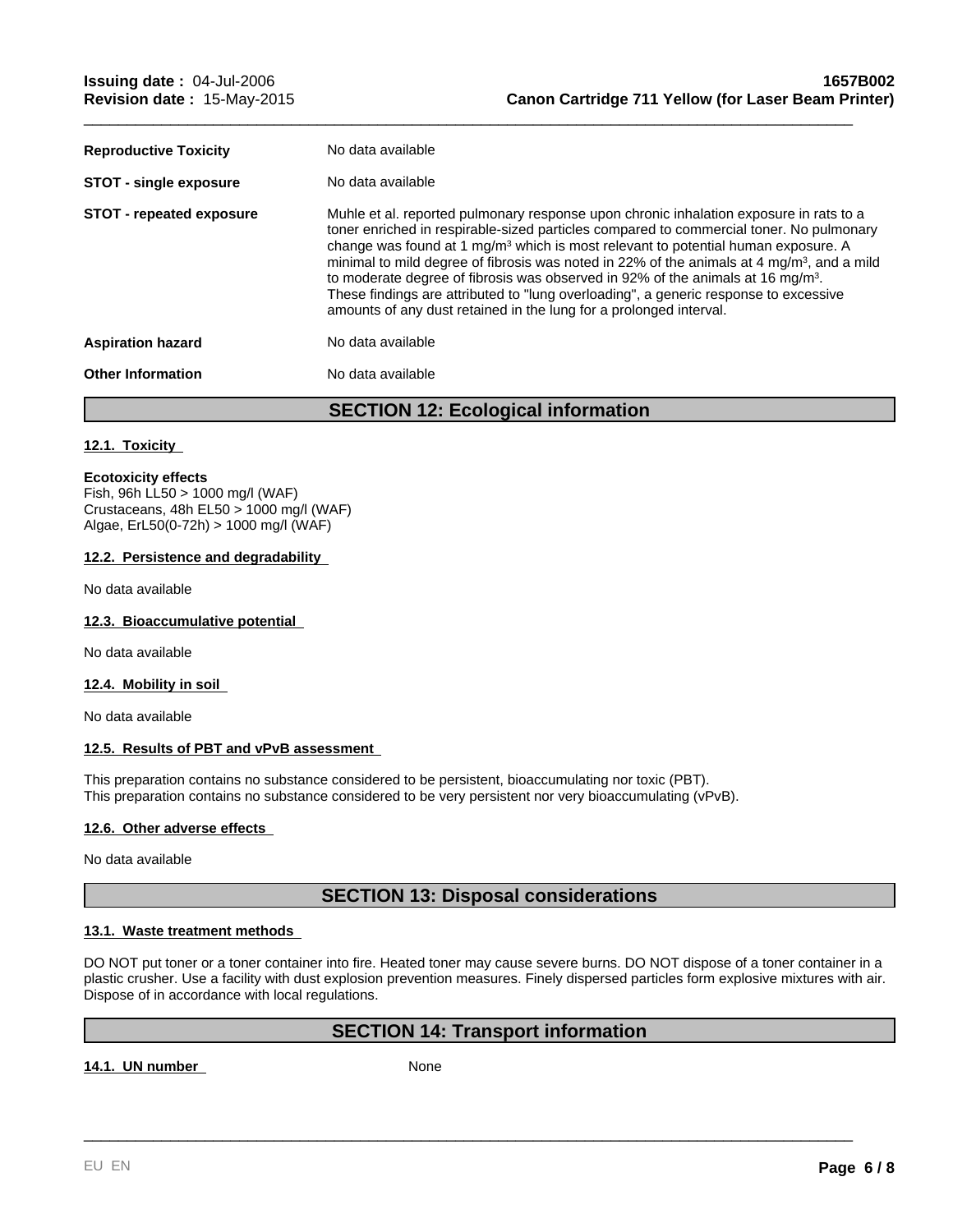- **14.2. UN Proper Shipping Name None**
- **14.3. Transport Hazard Class None**

14.4. Packing Group **None** None

**14.5. Environmental Hazards** No special environmental precautions required.

**14.6. Special Precautions for users** None

# 14.7. Transport in bulk according to Annex II of Not Applicable **MARPOL 73/78 and the IBC Code**

# **SECTION 15: Regulatory information**

\_\_\_\_\_\_\_\_\_\_\_\_\_\_\_\_\_\_\_\_\_\_\_\_\_\_\_\_\_\_\_\_\_\_\_\_\_\_\_\_\_\_\_\_\_\_\_\_\_\_\_\_\_\_\_\_\_\_\_\_\_\_\_\_\_\_\_\_\_\_\_\_\_\_\_\_\_\_\_\_\_\_\_\_\_\_\_\_\_

**15.1. Safety, health and environmental regulations/legislation specific for the substance or mixture** 

| (EC) No 1907/2006 Authorisation | Not regulated |
|---------------------------------|---------------|
| (EC) No 1907/2006 Restriction   | Not regulated |
| (EC) No 1005/2009               | Not regulated |
| (EC) No 850/2004                | Not regulated |
| (EU) No 649/2012                | Not regulated |
| <b>Other Information</b>        | None          |

# **15.2. Chemical safety assessment**

None

# **SECTION 16: Other information**

# **Key literature references and sources for data**

- World Health Organization International Agency for Research on Cancer, IARC Monographs on the Evaluation on the Carcinogenic Risk of Chemicals to Humans

- EU Directive 1999/45/EC

- EU Regulation (EC) No 1907/2006, (EC) No 1272/2008, (EC) No 1005/2009, (EC) No 850/2004, (EU) No 649/2012

# **Key or legend to abbreviations and acronyms used in the safety data sheet**

- PBT: Persistent, Bioaccumulative and Toxic
- vPvB: very Persistent and very Bioaccumulative
- SVHC: Substances of Very High Concern
- IARC: International Agency for Research on Cancer

- EU OEL: Occupational exposure limits at Community level under Directive 2004/37/EC, 98/24/EC, 91/322/EEC, 2000/39/EC, 2006/15/EC and 2009/161/EU.

\_\_\_\_\_\_\_\_\_\_\_\_\_\_\_\_\_\_\_\_\_\_\_\_\_\_\_\_\_\_\_\_\_\_\_\_\_\_\_\_\_\_\_\_\_\_\_\_\_\_\_\_\_\_\_\_\_\_\_\_\_\_\_\_\_\_\_\_\_\_\_\_\_\_\_\_\_\_\_\_\_\_\_\_\_\_\_\_\_

- TWA: Time Weighted Average

- STEL: Short Term Exposure Limit

- CBI: Confidential Business Information

| <b>Issuing date:</b>  | 04-Jul-2006      |
|-----------------------|------------------|
| <b>Revision date:</b> | 15-May-2015      |
| <b>Revision Note</b>  | Entirely revised |

# **This safety data sheet (SDS) is supplied voluntarily.**